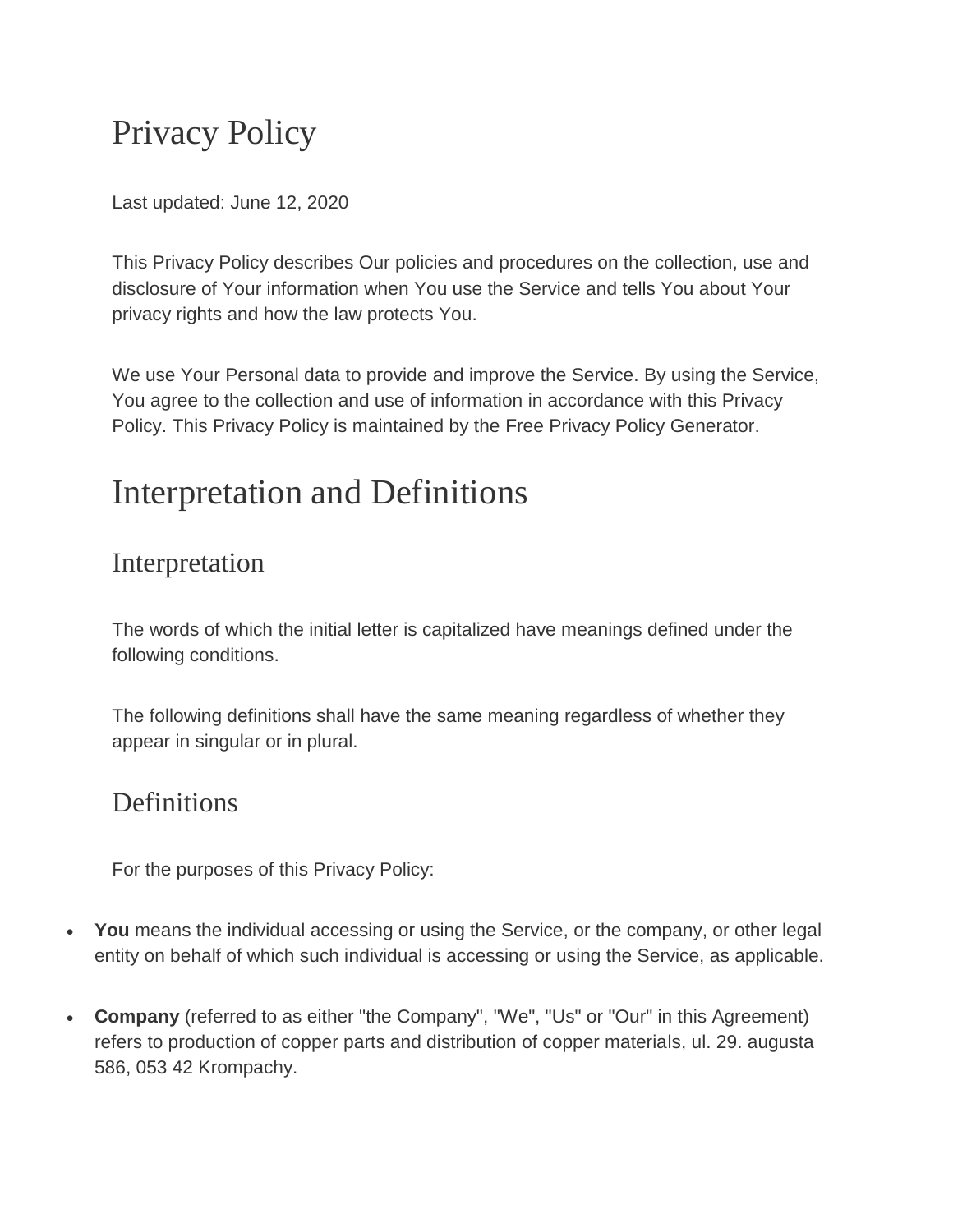- **Affiliate** means an entity that controls, is controlled by or is under common control with a party, where "control" means ownership of 50% or more of the shares, equity interest or other securities entitled to vote for election of directors or other managing authority.
- **Account** means a unique account created for You to access our Service or parts of our Service.
- **Website** refers to http://www.gindrekomponenty.com/, accessible from Gindre Komponenty s.r.o.
- **Service** refers to the Website.
- **Country** refers to: Slovakia
- **Service Provider** means any natural or legal person who processes the data on behalf of the Company. It refers to third-party companies or individuals employed by the Company to facilitate the Service, to provide the Service on behalf of the Company, to perform services related to the Service or to assist the Company in analyzing how the Service is used.
- **Third-party Social Media Service** refers to any website or any social network website through which a User can log in or create an account to use the Service.
- **Personal Data** is any information that relates to an identified or identifiable individual.
- **Cookies** are small files that are placed on Your computer, mobile device or any other device by a website, containing the details of Your browsing history on that website among its many uses.
- **Device** means any device that can access the Service such as a computer, a cellphone or a digital tablet.
- **Usage Data** refers to data collected automatically, either generated by the use of the Service or from the Service infrastructure itself (for example, the duration of a page visit).

# Collecting and Using Your Personal Data

## Types of Data Collected

#### Personal Data

While using Our Service, We may ask You to provide Us with certain personally identifiable information that can be used to contact or identify You. Personally identifiable information may include, but is not limited to: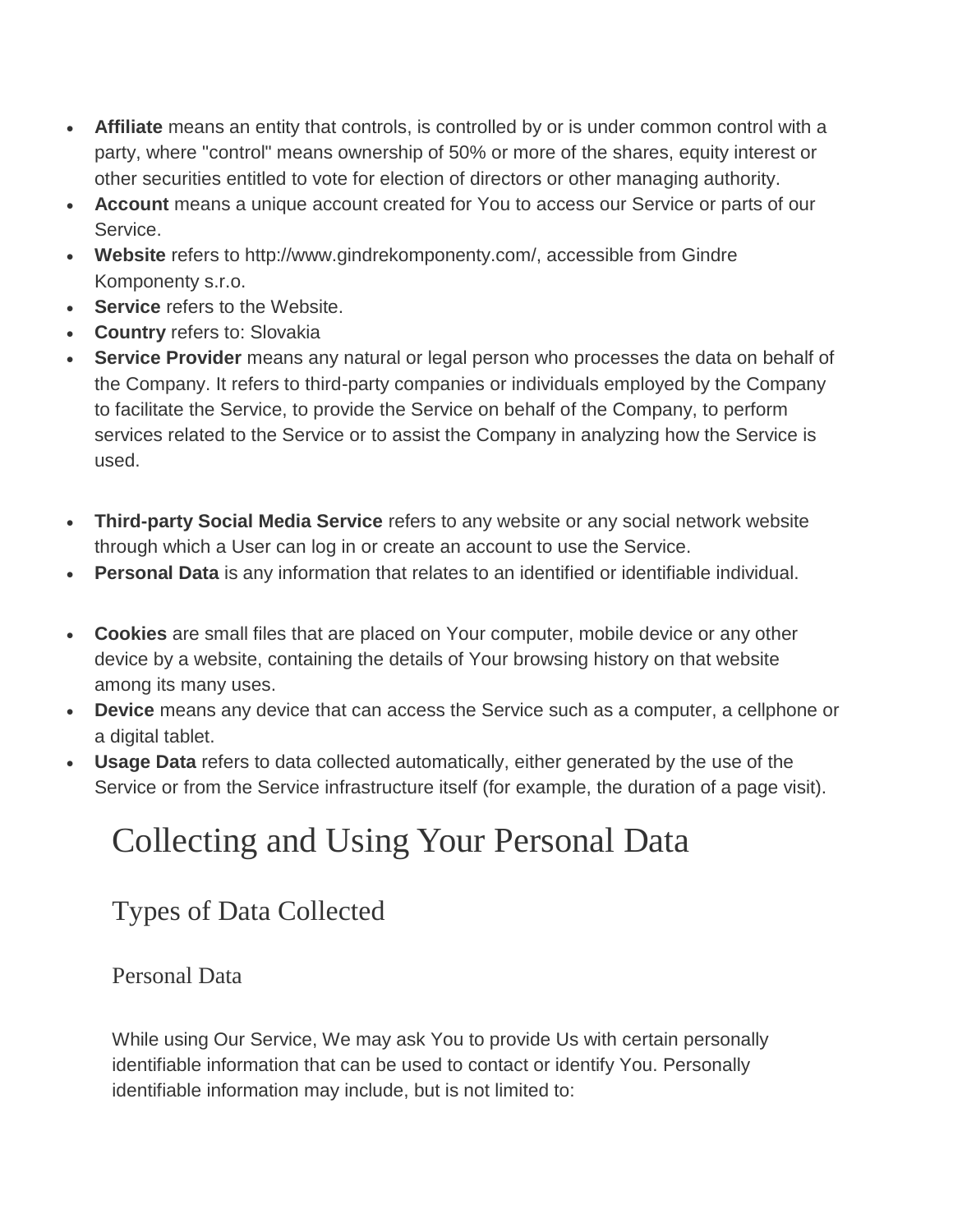- Fmail address
- First name and last name
- Phone number
- Address, State, Province, ZIP/Postal code, City
- Usage Data

Usage Data

Usage Data is collected automatically when using the Service.

Usage Data may include information such as Your Device's Internet Protocol address (e.g. IP address), browser type, browser version, the pages of our Service that You visit, the time and date of Your visit, the time spent on those pages, unique device identifiers and other diagnostic data.

When You access the Service by or through a mobile device, We may collect certain information automatically, including, but not limited to, the type of mobile device You use, Your mobile device unique ID, the IP address of Your mobile device, Your mobile operating system, the type of mobile Internet browser You use, unique device identifiers and other diagnostic data.

We may also collect information that Your browser sends whenever You visit our Service or when You access the Service by or through a mobile device.

Tracking Technologies and Cookies

We use Cookies and similar tracking technologies to track the activity on Our Service and store certain information. Tracking technologies used are beacons, tags, and scripts to collect and track information and to improve and analyze Our Service.

You can instruct Your browser to refuse all Cookies or to indicate when a Cookie is being sent. However, if You do not accept Cookies, You may not be able to use some parts of our Service.

Cookies can be "Persistent" or "Session" Cookies. Persistent Cookies remain on your personal computer or mobile device when You go offline, while Session Cookies are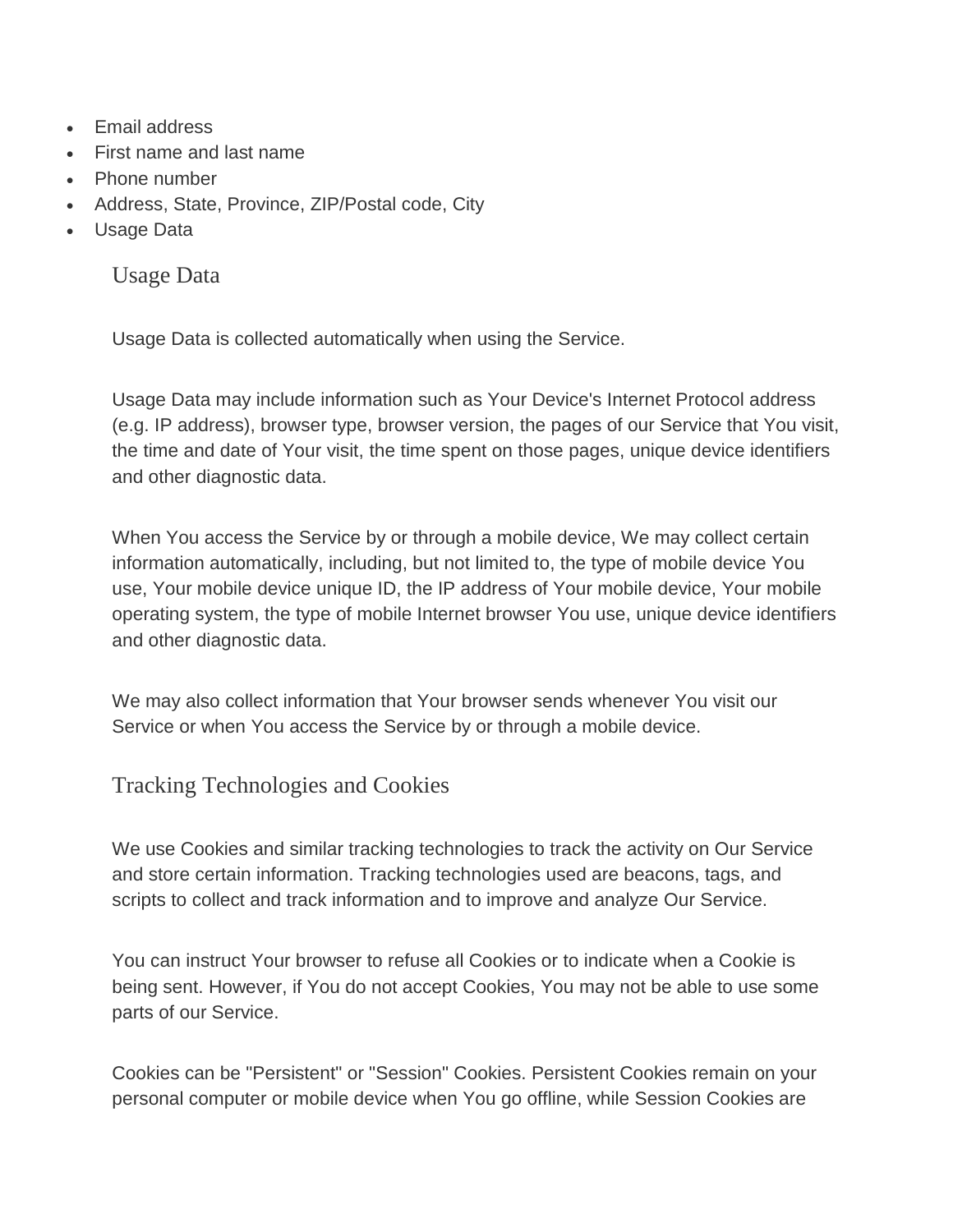deleted as soon as You close your web browser. Learn more about cookies here: [Cookies: What Do They Do?](https://www.freeprivacypolicy.com/blog/cookies/)

We use both session and persistent Cookies for the purposes set out below:

#### **Necessary / Essential Cookies**

Type: Session Cookies

Administered by: Us

Purpose: These Cookies are essential to provide You with services available through the Website and to enable You to use some of its features. They help to authenticate users and prevent fraudulent use of user accounts. Without these Cookies, the services that You have asked for cannot be provided, and We only use these Cookies to provide You with those services.

#### **Cookies Policy / Notice Acceptance Cookies**

Type: Persistent Cookies

Administered by: Us

Purpose: These Cookies identify if users have accepted the use of cookies on the Website.

#### **Functionality Cookies**

Type: Persistent Cookies

Administered by: Us

Purpose: These Cookies allow us to remember choices You make when You use the Website, such as remembering your login details or language preference. The purpose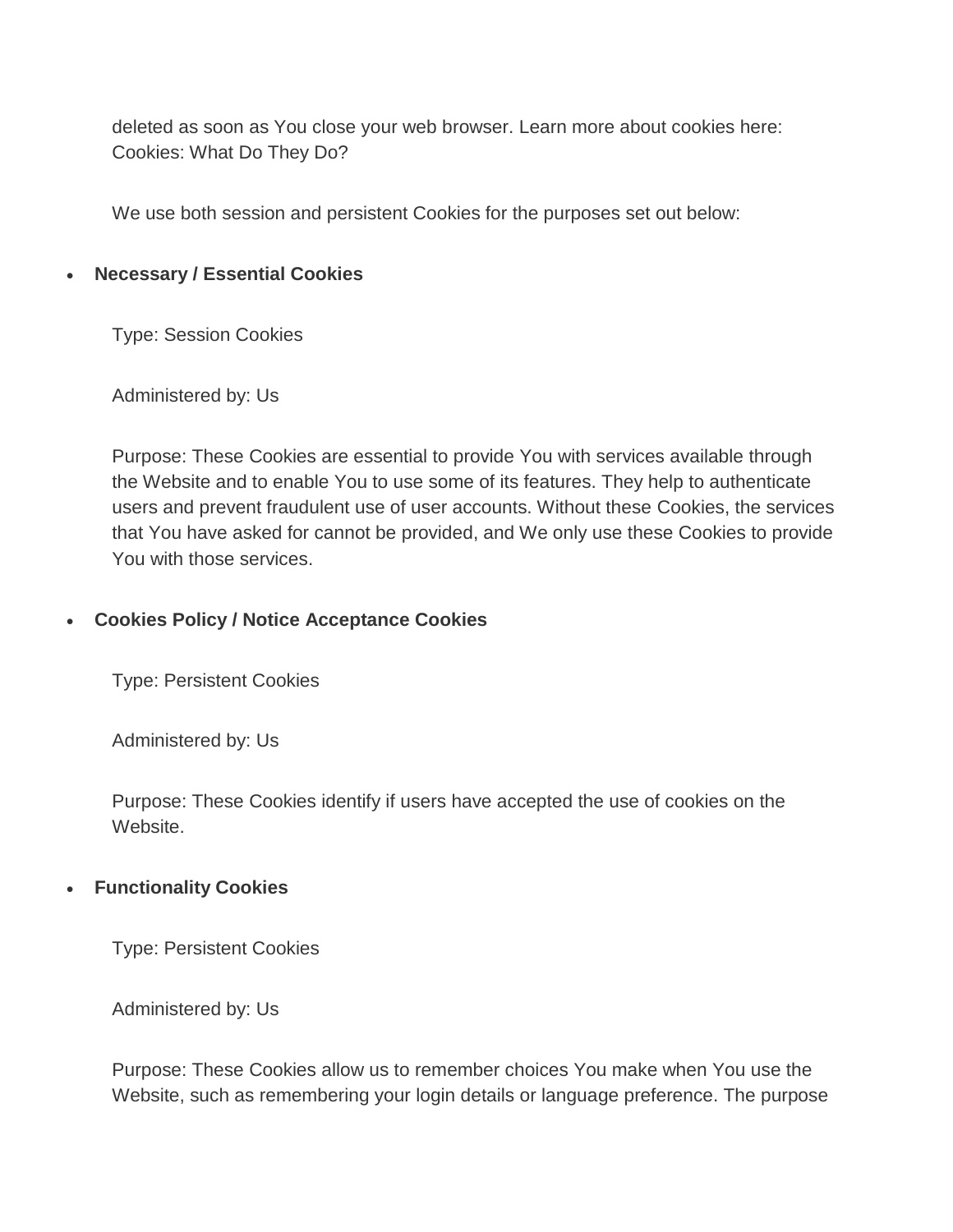of these Cookies is to provide You with a more personal experience and to avoid You having to re-enter your preferences every time You use the Website.

For more information about the cookies we use and your choices regarding cookies, please visit our Cookies Policy.

Use of Your Personal Data

The Company may use Personal Data for the following purposes:

- **To provide and maintain our Service**, including to monitor the usage of our Service.
- **To manage Your Account:** to manage Your registration as a user of the Service. The Personal Data You provide can give You access to different functionalities of the Service that are available to You as a registered user.
- **For the performance of a contract:** the development, compliance and undertaking of the purchase contract for the products, items or services You have purchased or of any other contract with Us through the Service.
- **To contact You:** To contact You by email, telephone calls, SMS, or other equivalent forms of electronic communication, such as a mobile application's push notifications regarding updates or informative communications related to the functionalities, products or contracted services, including the security updates, when necessary or reasonable for their implementation.
- **To provide You** with news, special offers and general information about other goods, services and events which we offer that are similar to those that you have already purchased or enquired about unless You have opted not to receive such information.
- **To manage Your requests:** To attend and manage Your requests to Us.

We may share your personal information in the following situations:

- **With Service Providers:** We may share Your personal information with Service Providers to monitor and analyze the use of our Service, to contact You.
- **For Business transfers:** We may share or transfer Your personal information in connection with, or during negotiations of, any merger, sale of Company assets, financing, or acquisition of all or a portion of our business to another company.
- **With Affiliates:** We may share Your information with Our affiliates, in which case we will require those affiliates to honor this Privacy Policy. Affiliates include Our parent company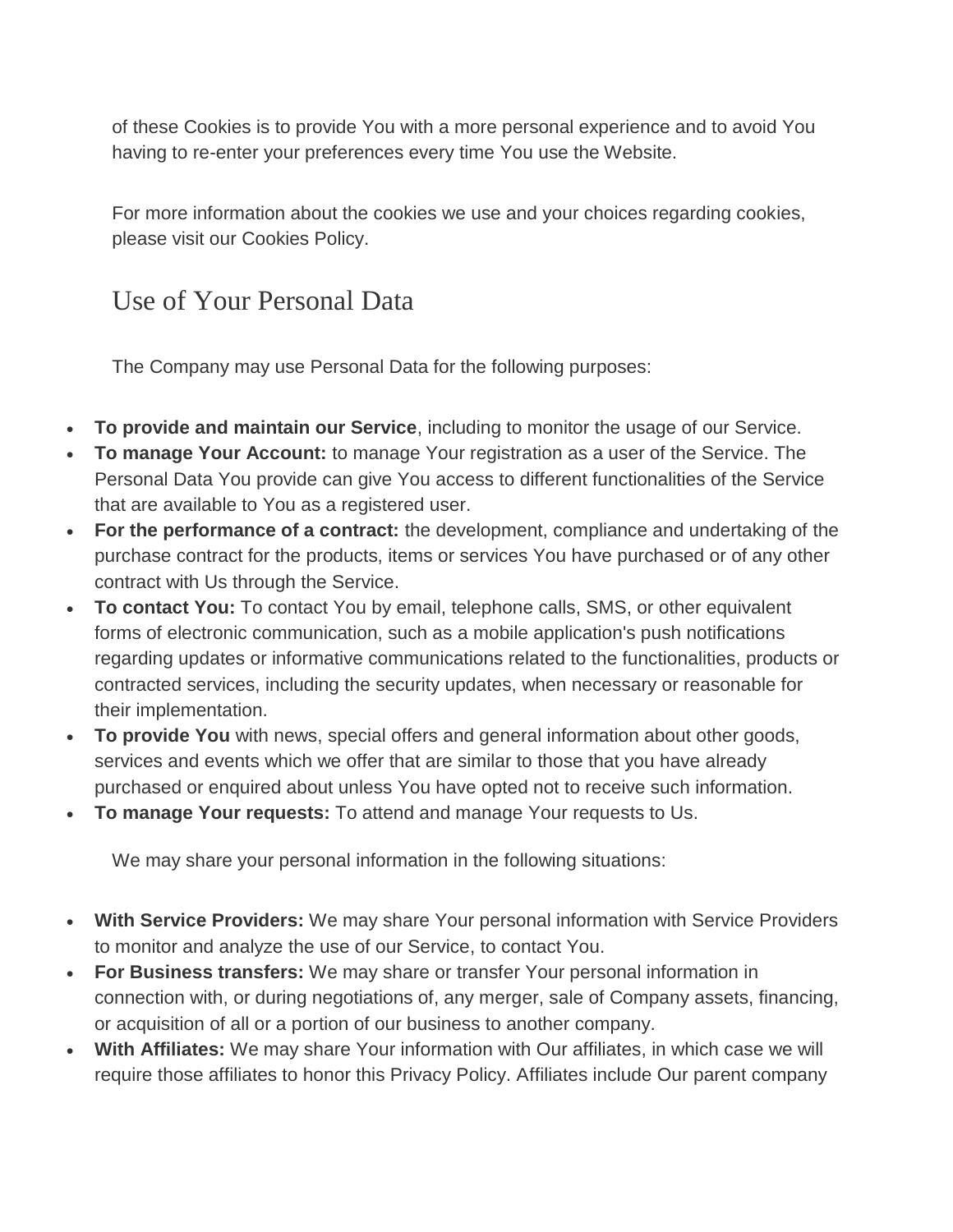and any other subsidiaries, joint venture partners or other companies that We control or that are under common control with Us.

- **With Business partners:** We may share Your information with Our business partners to offer You certain products, services or promotions.
- **With other users:** when You share personal information or otherwise interact in the public areas with other users, such information may be viewed by all users and may be publicly distributed outside. If You interact with other users or register through a Third-Party Social Media Service, Your contacts on the Third-Party Social Media Service may see You name, profile, pictures and description of Your activity. Similarly, other users will be able to view descriptions of Your activity, communicate with You and view Your profile.

## Retention of Your Personal Data

The Company will retain Your Personal Data only for as long as is necessary for the purposes set out in this Privacy Policy. We will retain and use Your Personal Data to the extent necessary to comply with our legal obligations (for example, if we are required to retain your data to comply with applicable laws), resolve disputes, and enforce our legal agreements and policies.

The Company will also retain Usage Data for internal analysis purposes. Usage Data is generally retained for a shorter period of time, except when this data is used to strengthen the security or to improve the functionality of Our Service, or We are legally obligated to retain this data for longer time periods.

## Transfer of Your Personal Data

Your information, including Personal Data, is processed at the Company's operating offices and in any other places where the parties involved in the processing are located. It means that this information may be transferred to — and maintained on — computers located outside of Your state, province, country or other governmental jurisdiction where the data protection laws may differ than those from Your jurisdiction.

Your consent to this Privacy Policy followed by Your submission of such information represents Your agreement to that transfer.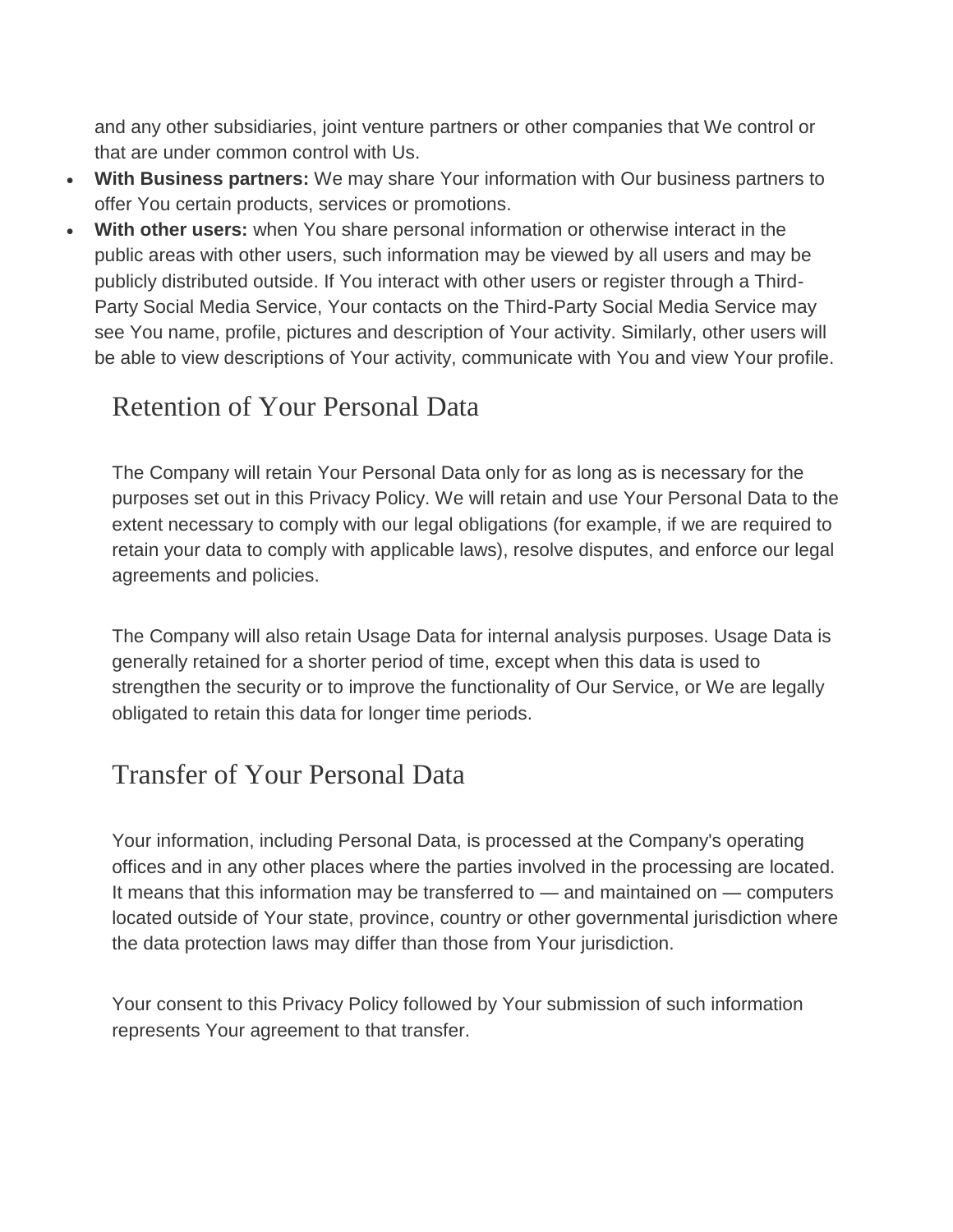The Company will take all steps reasonably necessary to ensure that Your data is treated securely and in accordance with this Privacy Policy and no transfer of Your Personal Data will take place to an organization or a country unless there are adequate controls in place including the security of Your data and other personal information.

### Disclosure of Your Personal Data

#### Business Transactions

If the Company is involved in a merger, acquisition or asset sale, Your Personal Data may be transferred. We will provide notice before Your Personal Data is transferred and becomes subject to a different Privacy Policy.

#### Law enforcement

Under certain circumstances, the Company may be required to disclose Your Personal Data if required to do so by law or in response to valid requests by public authorities (e.g. a court or a government agency).

#### Other legal requirements

The Company may disclose Your Personal Data in the good faith belief that such action is necessary to:

- Comply with a legal obligation
- Protect and defend the rights or property of the Company
- Prevent or investigate possible wrongdoing in connection with the Service
- Protect the personal safety of Users of the Service or the public
- Protect against legal liability

### Security of Your Personal Data

The security of Your Personal Data is important to Us, but remember that no method of transmission over the Internet, or method of electronic storage is 100% secure. While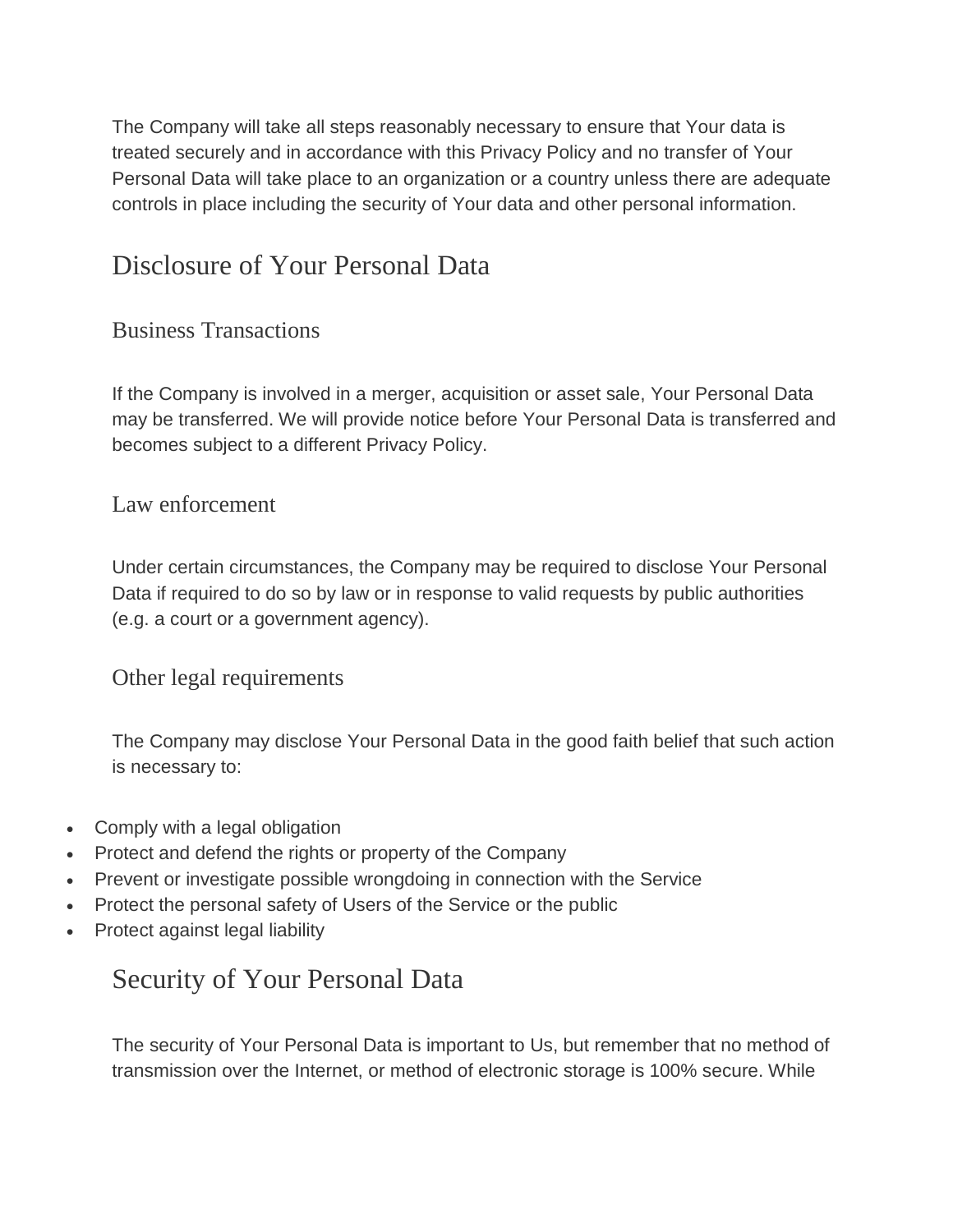We strive to use commercially acceptable means to protect Your Personal Data, We cannot guarantee its absolute security.

# Children's Privacy

Our Service does not address anyone under the age of 13. We do not knowingly collect personally identifiable information from anyone under the age of 13. If You are a parent or guardian and You are aware that Your child has provided Us with Personal Data, please contact Us. If We become aware that We have collected Personal Data from anyone under the age of 13 without verification of parental consent, We take steps to remove that information from Our servers.

If We need to rely on consent as a legal basis for processing Your information and Your country requires consent from a parent, We may require Your parent's consent before We collect and use that information.

## Links to Other Websites

Our Service may contain links to other websites that are not operated by Us. If You click on a third party link, You will be directed to that third party's site. We strongly advise You to review the Privacy Policy of every site You visit.

We have no control over and assume no responsibility for the content, privacy policies or practices of any third party sites or services.

## Changes to this Privacy Policy

We may update our Privacy Policy from time to time. We will notify You of any changes by posting the new Privacy Policy on this page.

We will let You know via email and/or a prominent notice on Our Service, prior to the change becoming effective and update the "Last updated" date at the top of this Privacy Policy.